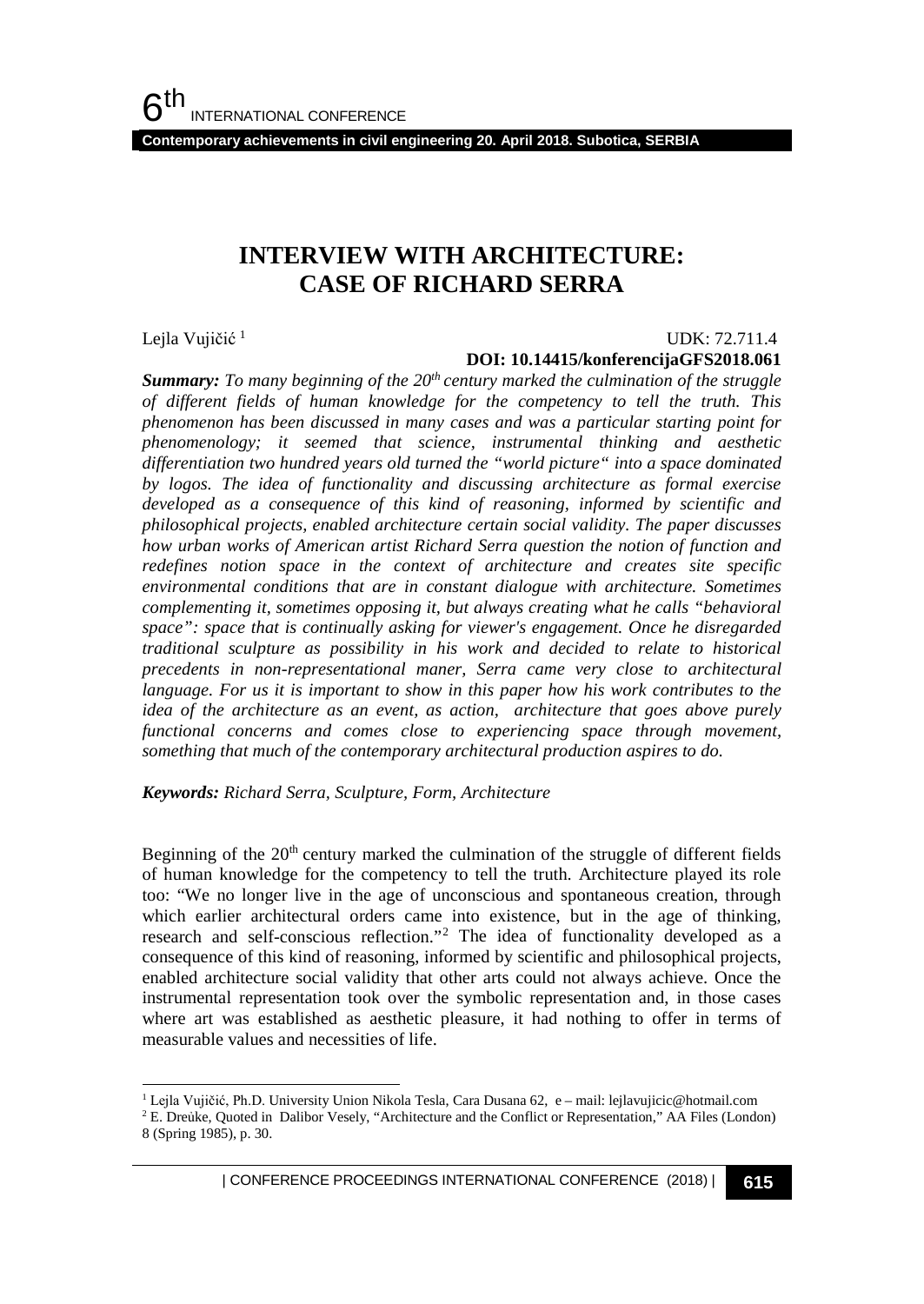In 1984 Donald Judd wrote:

"art and architecture have been developing separately for some time and today the split is total. The simplest reason for this is that architecture, by virtue of its utilitarian function, is fully integrated into society, to its conventions, to its institutions and to its respective bureaucracies and unhesitatingly involves itself in the world of business, while in revenge art is in general on the periphery of society, made by individuals estranged from institutions…"[3](#page-1-0)

According to Judd, relationship between art and architecture is heavily burdened by their own essences: inherent necessity of architecture and inherent necessity of visual art are different. Here we want to look at the works of artist Richard Serra and the ways he argues his case with architecture. He claims that "when sculpture and painting rely on their own necessities and motivations, they have the potential to alter the construction, function and meaning of architecture."[4](#page-1-1) As we will see, in this particular case, the relationship between (visual) art and architecture is sometimes of communication, sometimes of violence over the space, systematic imposition and occupation on the side of sculpture, sometimes ironic commentary on the architecture's imperial intentions. But in many cases, Serra's sculpture is preoccupied with architecture in a way that reminds us of thousands of years of sculpture being in the service of urban space, interior space or architectural surface. This is not to say that sculpture in the past did not have any other role but that aspect of the problem is not the subject of this investigation. We are interested in deconstruction of the relationship between arts and architecture that is present in Serra's work. Interestingly enough, as it establishes the relationship, Serra's work becomes more of architecture, the one that Adolf Loos argued for, definitely not a monument but, a building with no functional concerns.

Minimal in art and architecture cannot be discussed on the level of epistemological parallelism. Minimalism as one of the movements in the sixties was born out of reaction to Abstract Expressionism; it found its roots in Duchamp's ready-made projects, announcement of the death of painting and Malevich's monochromatic canvases. Both artists were posing the question of the meaning of the peace of art and what constitutes it. Minimal art's request for reduction of meaning is different from the same request in the late  $20<sup>th</sup>$  century architecture which often implies processes of silencing and smoothing the space. Minimal architecture has its own tradition but its history contains of different singular architectural practices and did not establish itself as a movement as much as an aesthetic and philosophical set of principles. Claudio Silvestrin, for example, in his discussion on architecture, reintroduces the notion of beauty as a "timeless" phenomenon; something in which a minimal artist would not be interested at all. Furthermore, minimal architecture carries with it the aura of 'sophistication' which sometimes contributes to the cultural phenomenon of spiritualization of shopping and fast-food eating through design.

<span id="page-1-0"></span> <sup>3</sup> Quoted in Gloria Picazo, "Minimalist Space and Time," ed. Vittorio Savi, *Less is More* (Barcelona: Collegi d'Arquitectes de Catalunya y ACTAR, 1996), p. 125.

<span id="page-1-1"></span><sup>4</sup> Richard Serra, *Writings and Interviews* (London: The University of Chicago Press, 1994), p. 142.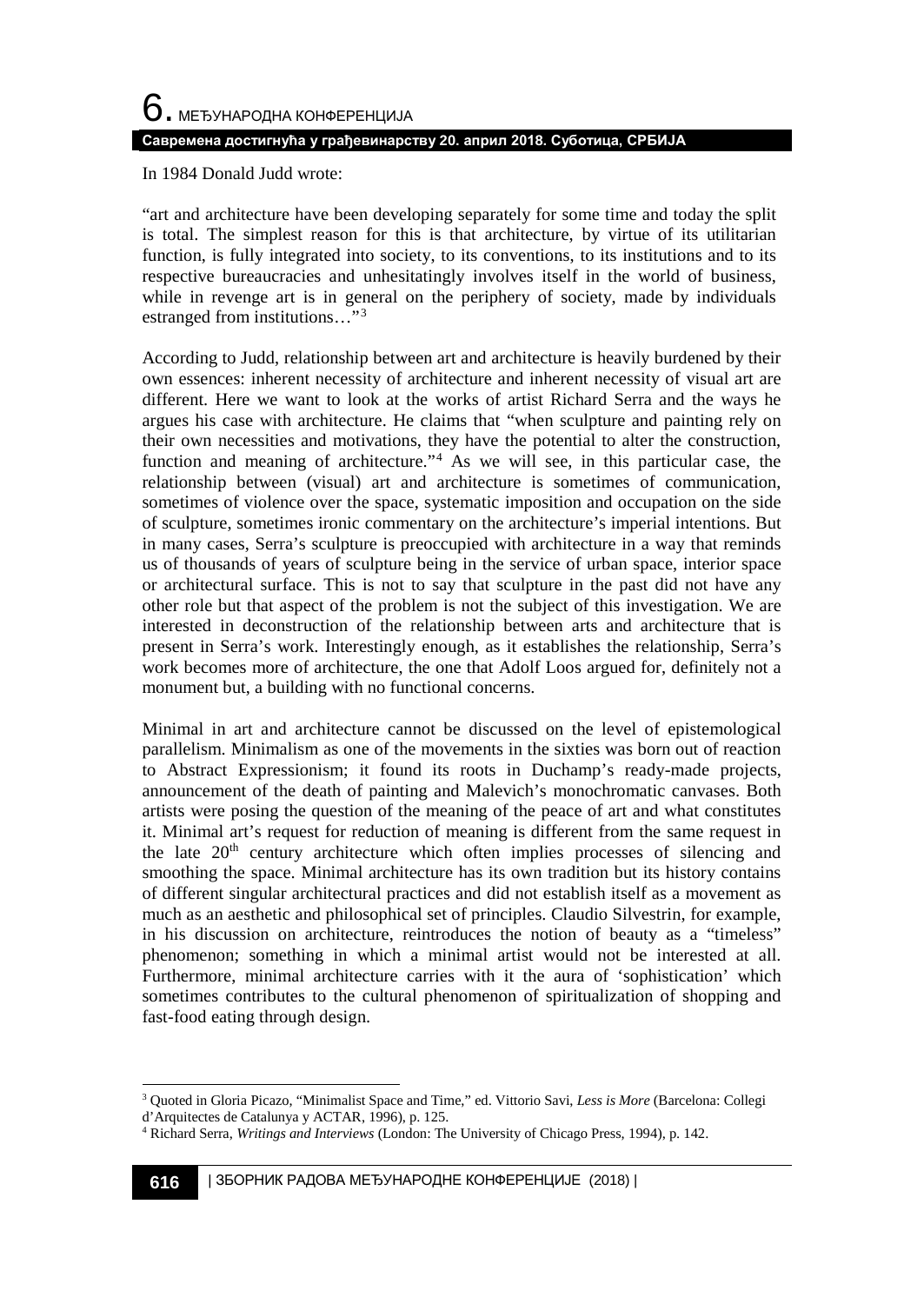# $6<sup>th</sup>$ INTERNATIONAL CONFERENCE

#### **Contemporary achievements in civil engineering 20. April 2018. Subotica, SERBIA**

Minimal object is homogeneous, plain unit; it asserts its own existence that relates to the environment and the beholder without corresponding to any kind of inner structure. Therefore, on the level of an object as the key concern of both architecture and art there can be no direct association. The relationship starts to develop once the movement, perception, and time are introduced in the understanding of the "real". Before we get into discussion of Serra's work we want to discuss how these concepts become operative in the visual arts.

It is the moment when painting was 'removed' from the wall and sculpture lost anthropomorphic qualities that space became questioned and architectural space looked as inclusive in the process of art making. Minimal artists tended to move as far as possible from pictorial impute of the frame of the painting and what Serra names 'easy imagery'. For Judd changing the shape of canvas was not enough removed from the reality of the wall painting. Minimal art disrupted the traditional representational forms and by activating both object and beholder introduced perceptual processes and performativity that were close to the music and dance of that time. The third dimension was crucial for this performativity, or theatricality, the same one that Michael Fried attacked in his very much discussed essay "Art and Objecthood." However, this is not to say that space of canvas did not continue to fascinate some of minimal artists. The two dimensional experiments also worked on redefining the relationship between space of the painting and viewer. Rosalind Krauss discussion on minimal art attacks Kantian "abstract sublime" as possible parameter for interpretation used in the terminology of the critiques. She rejects structuralists' and post-structuralists' readings of minimal art, looking at pieces as heaving hidden center or being centerless platonic solids. According to Krauss, Martin's grids, on which the artist has been working for last twenty years, are something to be looked through relocations of human body. In other words, by placing yourself on different distances from the canvas one will be able to see the same piece taking different formats: from carefully defined grid and materiality of the canvas to monolith steal-like piece seen from the far. The involvement of body reception proved phenomenology to be a good source for interpretation of the minimal art. However, as Hall Foster claims, we cannot completely exclude aspects of structural linguistics in interpretation of this art because it would be another simplification of the phenomena at hand. According to Foster "just as phenomenology undercuts the idealism of the Cartesian "I think", so Minimalism undercuts the existentialism of the Abstract Expressionist "I express", but both substitute "I perceive" that leaves meaning lodged in the subject."[5](#page-2-0) Foster claims that minimal artists developed different forms of critique and that structural analysis of "pictorial and sculptural signifiers" is a part of their operation. In other words, inherent to minimalist processes is decoding of the systems of signification characteristic to the art of the past.

Minimal art's request for zero degree of meaning, its disregard of content, and finally, silencing of the aesthetic differentiation was very much discussed by art scholars. It is the art preoccupied with constitution of self and individual relationship with the world. Its activism showed itself as a response to consumer's world of 60's in America but also in the way it wanted to involve individual in the world of the artwork. In one of his

<span id="page-2-0"></span> <sup>5</sup> Hal Foster, "The Crux of Minimalism" ed. James Meyer, *Minimalism* (London: Phaidon, 2000), p. 271.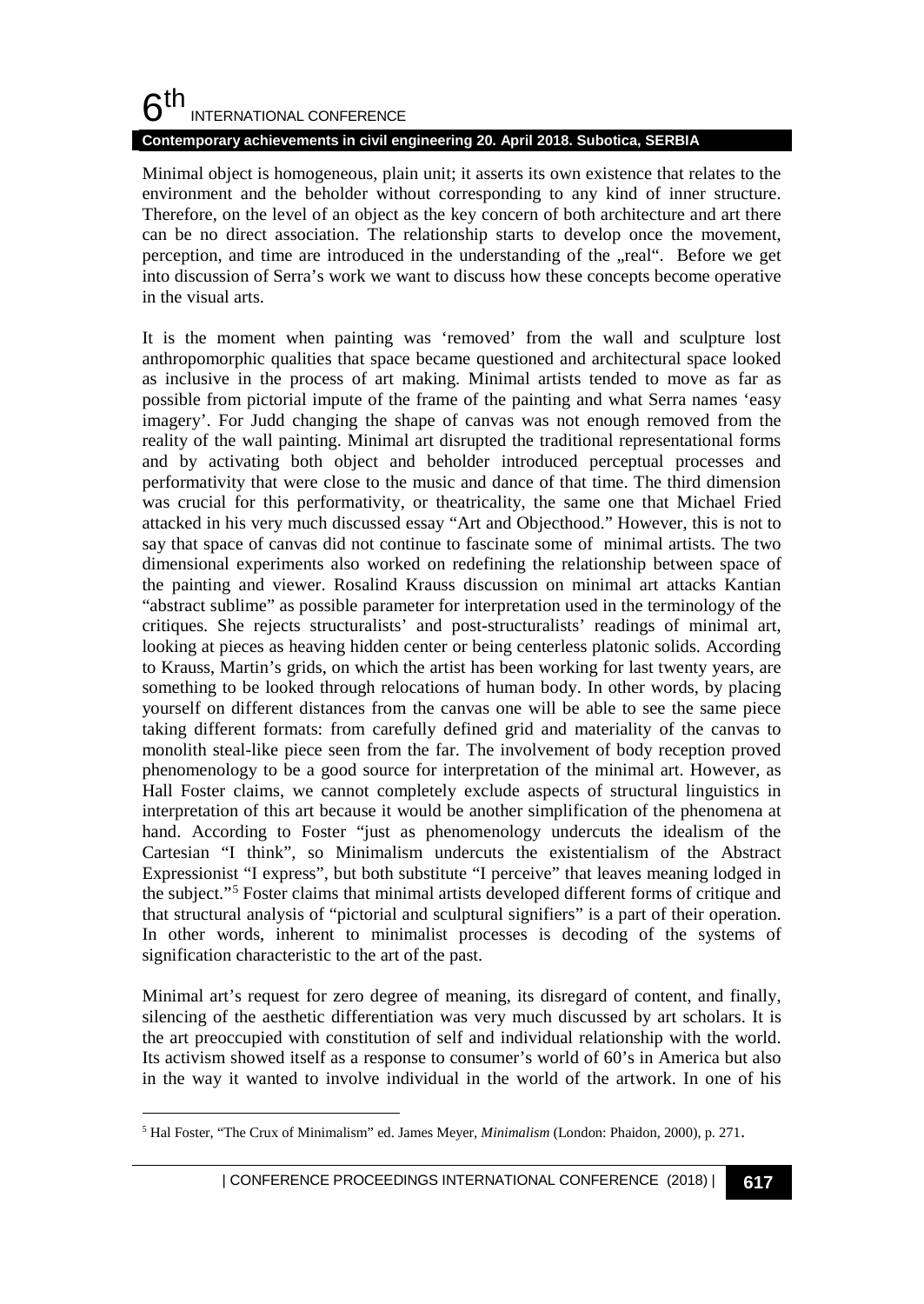# $6$ . међународна конференција **Савремена достигнућа у грађевинарству 20. април 2018. Суботица, СРБИЈА**

interviews Serra claims: "*What interests me is the opportunity for all of us to become something different from what we are, by constructing spaces that contribute something to the experience of who we are."*[6](#page-3-0) *Minimalism's seemingly apolitical agenda was basically modernist faith in possibility to improve individual's life with art and belief in his awareness of events in which he participates. By shifting the momentum from the object to the process artists such as Serra insisted on perception that is independent of artist's intentions. As Kenneth Baker states: "*These artists thought of art as a phenomenon that works effects on us because to be alive is to be subject to phenomena. (from the weather, and mental states, such as onslaughts of emotion and memory, to the cycles of day and night, and the irreversibility of aging)."[7](#page-3-1)

Minimalism introduces the aesthetics of 'almost nothing,' removes content from art object, carefully establishes the surface of the object, since that is the point of 'interaction' between beholder and object, and removes all the metaphorical potential form the work of art. John Cage's remarks "there is too much there," and "there is not enough of nothing in it,"<sup>[8](#page-3-2)</sup> point to request for simplicity that implies a complex procedure of minimalizing environment and reduction of meaning as we know it. Understanding of simplicity is equally problematic because it involves, once again, uneasiness of interpreting simplicity: "For the spectator this is often all very bewildering. In the face of so much nothing, he is still experiencing something."[9](#page-3-3) Frenk Stella's "what you see is what you see" removes any consideration of content from the 'reading' of the work. There is nothing to be read. But as Krauss claims "The simple denial of content can in itself constitute the content of such a work."[10](#page-3-4) 'What you see is what you see' involves complexity of not believing which means exclusion of or prevention against analytical thinking. As Merleay Ponty explains, analytical reflection puts forward "instead of the absolute existence of the object, the thought of an absolute object, and, through trying to dominate the object and think of it from no point of view, it destroys the object's internal structure."[11](#page-3-5) In other words, analytical reasoning will immediately give us information on the cube we have in front of us: six sides, approximate dimensions, color, material. What minimal object will make us do, since it is supposedly an art object and has privileged status in the world, is to force us to walk around the object to prove that we are actually seeing a simple geometrical solid. Here we want to include Perce's definition of epistemological firstness which Maurice Berger interprets as pre-reflective and thus non-cognitive, it is "an experience fully dependent on literal feelings and perceptions and hence wholly incompatible with the collapsed, harmonic, and idealized time of modernist painting and sculpture."[12](#page-3-6) Through reduction of meaning and psychological block, minimal art creates space for activating senses or what Krauss names 'operation in space' and Serra calls 'behavioral space.' In one of his interviews

<span id="page-3-1"></span>**http://www.diabeacon.org/exhibis/serra/ellipses/index.html**

<sup>7</sup> Kenneth Baker, *Minimalism: Art of Circumstances* (New York: Abbeville Press, 1988), p. 109.

<span id="page-3-0"></span> <sup>6</sup> **Lynne Cooke,** *Richard Serra: Torqued Ellipses,* **See** 

<span id="page-3-2"></span><sup>8</sup> Quoted in Samuel J. Wagstaff, "Paintings to Think About," ed. James Meyer, *Minimalism* (London: Phaidon, 2000), p. 202.

<span id="page-3-3"></span><sup>9</sup> Barbara Rose, *Minimalism*, ed. Michael Craig Martin (Liverpool: Tate Gallery Liverpool, 1989), p. 10. <sup>10</sup> Rosalind E. Krauss, "Allusion and Illusion in Donald Judd," ed. James Meyer, *Minimalism* (London:

<span id="page-3-4"></span>Phaidon, 2000), p.211.

<span id="page-3-5"></span><sup>&</sup>lt;sup>11</sup> Maurice Merleau-Ponty, *Phenomenology of Perception* (London: Routledge, 2003), p. 235.

<span id="page-3-6"></span><sup>12</sup> Maurice Berger, *Minimal Politcs* (Maryland: University of Maryland, 1997), p. 14.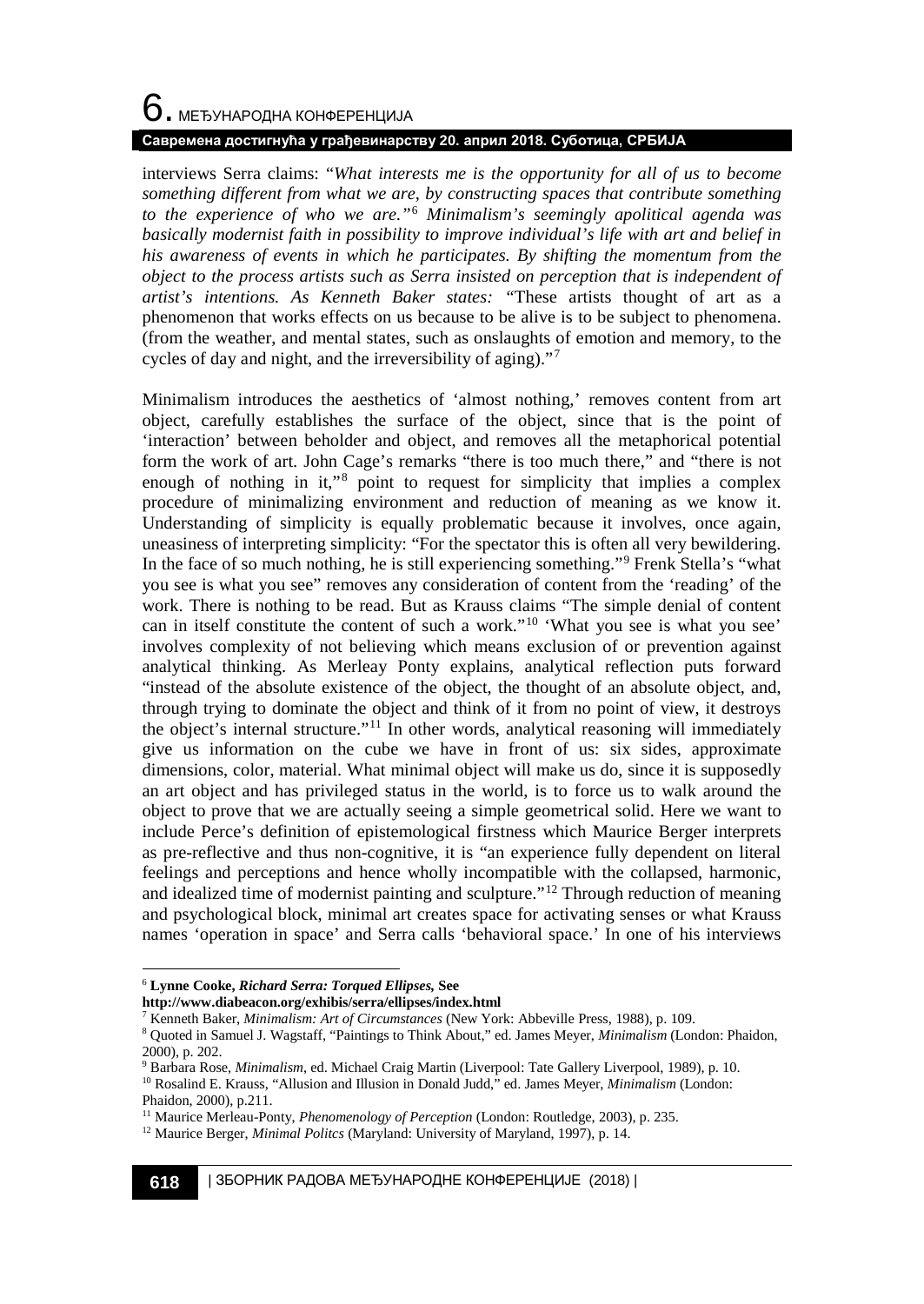#### **Contemporary achievements in civil engineering 20. April 2018. Subotica, SERBIA**

Serra comments: "Basically, what you really want to do is try to engage the viewer's body relation to his thinking and walking and looking, without being overly heavyhanded about it."[13](#page-4-0) In *Minimalism: The Art of Circumstance* Katherin Baker explains:

"To Morris, Judd, Smithson, and especially Tony Smith, among others, it was a point of pride that their works did not reveal themselves in an instant but forced the viewer to decide how much time was needed to comprehend them and how that should be spent. They saw such a decision as operative always in experiences of art, but suppressed-kept unconscious-by the decorative seductions of color field painting and of "constructed" sculpture such as Anthony Caro's."<sup>[14](#page-4-1)</sup>

We should not forget, as Baker states, that the relationship between the body and the work of art on which minimal art insists always existed as such. However, it was usually covered by layers of meanings that art as such was suppose to communicate. In her influential text *Against Interpretation* from 1964 Susan Sontag advocates transparency in art that will make the art piece independent of readings of different kinds. Interpretation takes the "sensory experience of the work of art for granted, and proceeds from there…What is important now is to recover our senses. We must learn to see more, to hear more, to feel more."<sup>[15](#page-4-2)</sup> Sontag knew she had to push the limit and write a manifestolike text in order to move the boundary of the current art practice. Art, even when it became minimal and 'transparent,' had a lot to offer for interpretation. Baker writes: "The younger artists' works of this period argue that the emotional force we ascribe to art is not an excrescence of the artist's sensibility but a phenomenon in a field where everything is interpretable. The language, space, and history we have in common and our very visibility (and audibility) to each other engender a field of signifying forces."[16](#page-4-3) For us here the debate between structural and post-structural and is not crucial. Our intention here is to, through description of Serra's projects, show the way architecture and art can communicate by opposing each other or complementing each other. What we had to do is to give the background and context within which Serra operates no matter how much he does not want to be categorized. As Baker notes, Serra's work does have certain psychological and experiential impact that artists such as Judd or Stella excluded from their work but it still belongs to the tradition of art that questioned basic aesthetic premises.

Richard Serra explains how he got interested in sculpture:

"I stood up the four lead plates which I had been using as props. The plates overlapped each other for about 5 cm, and weighed 220 kgs. It all at once became clear to me that it was not exclusively the properties of the materials which interested me, but that my work would fulfill all the criteria of a sculpture: it had volume, weight, mass and one could walk around it. From this moment onwards I was concerned with the nature of sculpture."<sup>[17](#page-4-4)</sup>

<span id="page-4-0"></span> <sup>13</sup> Interview with art 21. See http://www.pbs.org/art21/artists/serra/

<span id="page-4-1"></span><sup>14</sup> Baker, *Minimalism: Art of Circumstances*, p. 71.

<span id="page-4-2"></span><sup>15</sup> Susan Sontag, "Against Interpretation," ed. James Meyer, *Minimalism* (London: Phaidon, 2000), p.202.

<span id="page-4-3"></span><sup>16</sup> Baker, *Minimalism: Art of Circumstances*, p. 111.

<span id="page-4-4"></span><sup>&</sup>lt;sup>17</sup> Richard Serra, *Minimalism*, ed. Michael Craig Martin (Liverpool: Tate Gallery Liverpool, 1989), p. 13.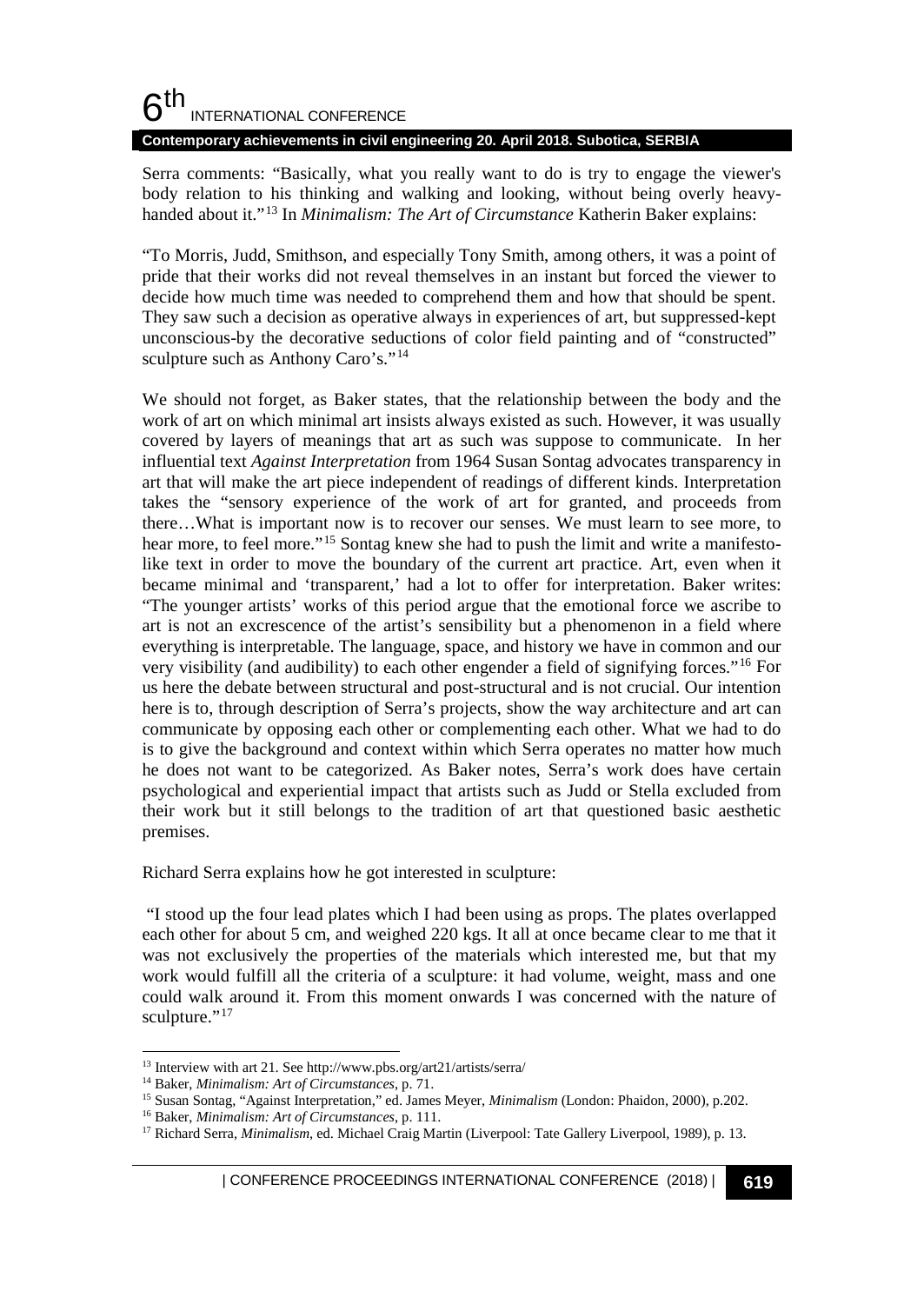Richard Serra operates with language that seems to be familiar to architects. He insists on the process of making:

"in all my work construction process is revealed. Material, formal, contextual decisions are self-evident. The fact that the technological process is revealed demythologizes the idealization of the sculptor's craft. The work does not enter into the fictitious realm of the 'master,'[18](#page-5-0)

He is constantly involved with industrial production of his steal pieces, his work is sitespecific and responds to space in a way that challenges architecture by its scale, location and weathering of the material. Furthermore, he keeps referring to how things are put together, how they respond to gravity and how their sculptural quality does not rely on their function. Baker comments on this aspect of Serra's work:

**"**Gravity bound and gravity threatened, Serra's prop pieces asserted the identity in time of their structural integrity and their meaning as art, not unlike Flavin's fluorescents. When one of them falls apart or is dismantled, it reverts to meaningless raw material, for its structural logic collapses with it. Unlike, say, a painting, a Serra sculpture cannot be moved without loss of meaning."<sup>[19](#page-5-1)</sup>

Once he disregarded traditional sculpture as possibility and at the same time decided to relate to historical precedents, Serra came very close to architecture. This is, if we assume here that architecture is not representational, and disregard elaborate debate on the role of representation in architecture. Let us assume that it presents rather than represents any form of reality. Than we will come to the conclusion Serra did in his sculpture: architecture is an event that has to do with experience of space, the same way his sculpture does. However, architecture does depend on signification and representation. If Serra want a debate, he can always find his case in the fact that one of architecture's inherent necessities is its function. Serra explained: "I am interested in sculpture which is nonutilitarian, nonfunctional...any use is misuse."[20](#page-5-2)

Serra's sculptures have to be experienced by the body. He is against photographic representation of his work precisely because photography substitutes sequencing or wondering in space for the stillness of the moment. Presence, the same presence Fried feared of, is necessary for understanding of his art. Serra's work requests 'intelligent embodiment' in Merleau-Ponty's terms. In *Phenomenology of Perception* Ponty discusses: "…the system of experience is not arrayed before me as if I were God, it is lived by me from a certain point of view; I am not the spectator, I am involved, and it is my involvement in a point of view which makes possible both the finiteness of my perception and its opening out upon the complete world as a horizon of every perception."[21](#page-5-3) According to phenomenological project, body is in the mere center of our

<span id="page-5-0"></span><sup>18</sup> Baker, *Minimalism: Art of Circumstances*, p. 140. 19 Ibid., p. 118.

<span id="page-5-2"></span><span id="page-5-1"></span><sup>20</sup> Richard Serra and Peter Eisenman, "Interview," *Writings*, Interviews (Chicago: The University of Chicago Press, 1994), p. 142.

<span id="page-5-3"></span><sup>21</sup> Maurice Merleau-Ponty, *Phenomenology of Perception*, p. 326.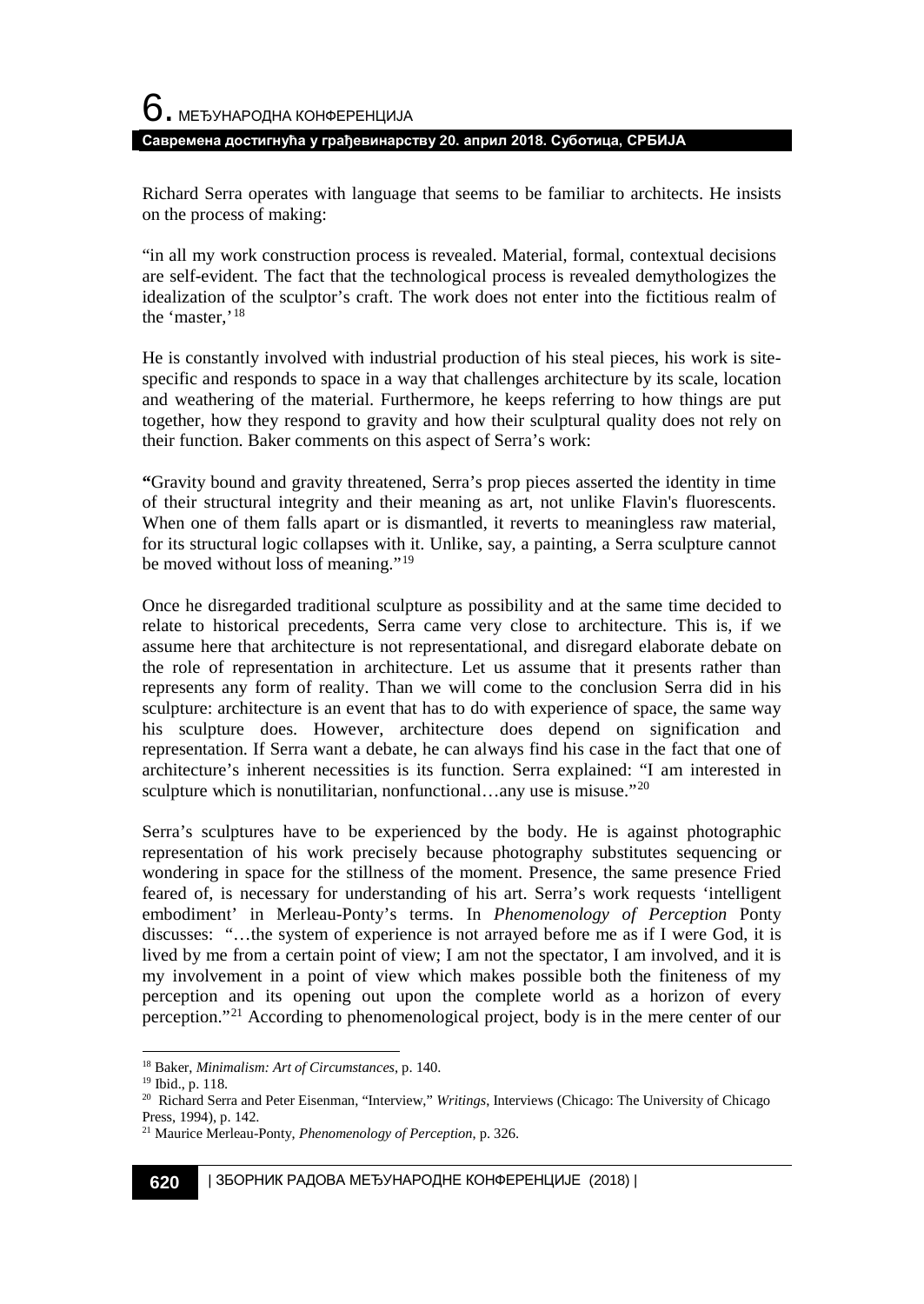**Contemporary achievements in civil engineering 20. April 2018. Subotica, SERBIA**

experience. Or, experience is corporeally constituted. Compare this to Martin Craig's discussion on Minimalism:

Minimalism seeks the meaning of art in the immediate and personal experience of the viewer in the presence of a specific work. There is no reference to another previous experience (no representation), no implication of a higher level of experience (no metaphysics), no promise of a deeper intellectual experience (no metaphor.)"[22](#page-6-0)

The ways in which Serra involves beholders with his work vary in form and scale. Baker explains her experience with Serra's props: "To move close to Serra's prop pieces was to feel yourself in danger of bodily harm…Their threat of collapse was an aggressive reminder of mortality."[23](#page-6-1) Sometimes it is a fear of a structure falling appart, sometimes it is forcing the body to move in certain direction or blocking its movement that Serra operate with. When his project for BeauBourg was rejected and Richard Rogers commented that people would not be able to reach the entrance door because of his sculpture, Serra replied: "You mean they'll have to walk around the sculpture."[24](#page-6-2) Serra's work also points out to estrangement, his pieces are deliberately unfamiliar. Part of it is making a piece "ambiguous, indeterminable, unknowable as an entity."<sup>[25](#page-6-3)</sup> It is as if a piece is placed in the context it did initally not belonged to; the actual meaning comes forth. And this could be an introduction to Serra's notion of site-specificity which is not based on contextual presented as blending into environment. If there is no intentionality in the making process which is what Serra claims, there is definitely intentionality in a way in which he redefines space and disturbs beholders by the presence of his sculpture.

In 1967 Serra started working on the list of actions that can be involved in creating sculpture without taking responsibility for its formal or aesthetic outcome. He put together a list of verbs: "to crease, to fold, to store, to bend, to shorten, to twist," etc. One has to give credits to Serra for one thing: he started talking about 'processing' instead of form-giving much before architects involved themselves with dismantling binary oppositions, one of the major ones being distinction between body and mind. His splashing pieces are product of thinking about action and method of 'creation': they are physically undefined pieces; they are molded by the joint between wall and the floor. We can apply here Judd's description of non-specific objects: they are "neither painting nor sculpture." Serra eliminates the author's participation (to a certain extent) in the creation of a shape, and institutes the process of making a form. He cannot predict the shape these pieces will have. Splashing is a comment on Pollock's action painting but is also a comment on architecture: it is a comment on space that used to 'shape' painting and sculpture. Also, pieces are literally shaped by the space between wall and the floor. In other words, the metaphorical paint, (even Serra later saw pictorial reference in these pieces) got removed from the canvas and by the force of gravity, like fresco painting,

<span id="page-6-0"></span> <sup>22</sup> Michael Craig Martin, *Minimalism*, ed. Michael Craig Martin (Liverpool: Tate Gallery Liverpool, 1989), p. 7.

<span id="page-6-1"></span><sup>23</sup> Baker, *Minimalism: Art of Circumstances*, p. 114.

<span id="page-6-2"></span><sup>24</sup> Richard Serra and Douglas Crimp, "Richard Serra's Urban Sculpture," *Writings*, Interviews (Chicago: The University of Chicago Press, 1994), p. 132.

<span id="page-6-3"></span><sup>25</sup> Yve-Alain Bois, "A Picturesque Stroll around Clara-Clara," ed. Hall Foster and Gordon Hughes, *Richard Serra* (Cambridge MA: The MIT Press, 2000), p. 60.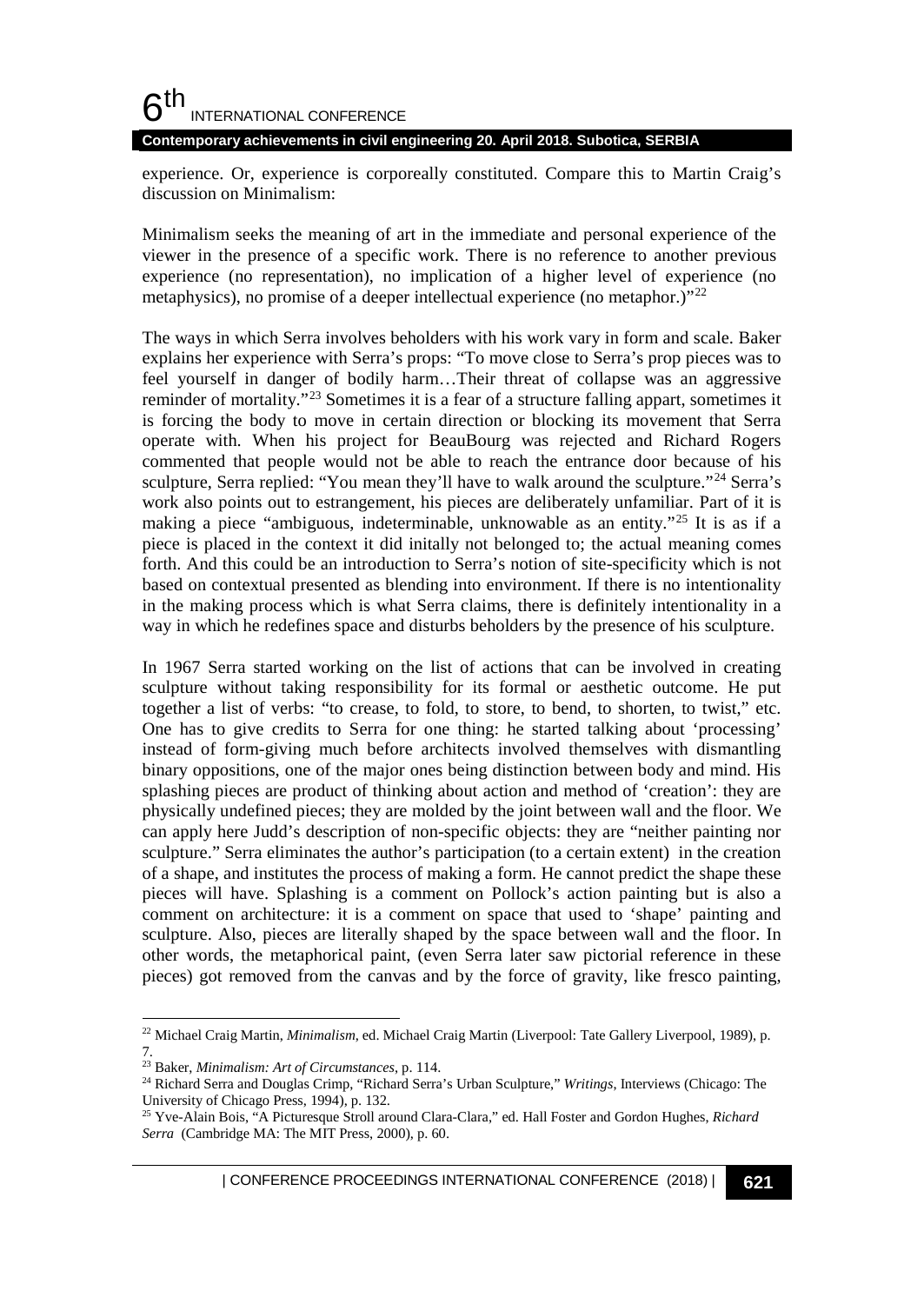# $6$ . међународна конференција **Савремена достигнућа у грађевинарству 20. април 2018. Суботица, СРБИЈА**

slid down to the floor. To make sure that this process does not become a metaphor for painting, Serra uses lead, material that is poisoned and it itself different from the paint. The splash does not only remove the painting from the wall, it blurs the joint between horizontal and vertical.

As we already mentioned, Serra works with gravity, mass, equilibrium, disjunction, site. He believes that sculpture creates its own space that can parallel architecture. In *Writings* he states:

"I think that the sculpture, if it has any potential at all, has the potential to create its own place and space, and to work in contradiction to the spaces and places where it is created in this sense… I am not interested in work which is structurally ambiguous, or in sculpture which satisfies urban design principles."[26](#page-7-0)

#### **TILTED ARC**

Tilted Arc was one of Serra's urban projects; it was dismantled in the middle of the night in March 1989, seven years after it was built. It was a 120 feet long, 16 feet high curving wall made out of raw steel juxtaposing the federal building. Serra explains his method: "I construct a kind of disjunction with a structure that will locate the place that relates to and at the same time separates itself from the surrounding architecture."<sup>[27](#page-7-1)</sup> Much has been said about *Tilted Arc* and, although it raises important issue of public reception and rights of the artist, we are not going to discuss the public affair that this piece provoked. We want to elaborate on couple of notions that seem to be operating in Serra's work that establish relationship between architecture and his piece of art. Serra notes in his *Writings*: "When sculpture is placed in front of a corporate building, it runs the risk of being coopted by the building, it is hard to avoid the morality of the context. I would rather stay within my own backyard of thinking. But every artist is always asked to betray himself, constantly."[28](#page-7-2) Tilted arc divided public plaza in front of the Federal building in two parts, forcing pedestrians to walk around it. It was blocking the view and it was preventing people from walking in all possible directions (what we would call democratic orienting) around the plaza. Serra's intention was to "bring the viewer into the sculpture. The placement of the sculpture will change the space of the plaza. After the piece is created, the space will be understood primarily as a function of the sculpture."<sup>[29](#page-7-3)</sup> Serra wants surrounding space to be absorbed by his long black wall. Something that is disturbing our perception, breaks the habit, reintroduces itself to us and enters our perceptual field. To explain this we will quote Serra in his discussion on the concept behind *Torqued Ellipse* and its role in the public space:

"I think that one is really like an intrusion. Right into an urban complex which pushes people to the sidewalk or forces them directly to walk into the street-level piece so it really occupies the street as its functional aesthetic and it kind of barricades the street at

<span id="page-7-0"></span> <sup>26</sup> Richard Serra, "Rigging," *Writings*, Interviews, p. 100.

<span id="page-7-1"></span><sup>27</sup> Richard Serra and Alfred Pacquement, "Interview," *Writings, Interviews*, p. 160.

<span id="page-7-2"></span><sup>28</sup> Serra, "Rigging," *Writings*, Interviews, p. 100.

<span id="page-7-3"></span><sup>29</sup> Serra, "Urban Sculpture," *Writings*, Interviews, p. 100.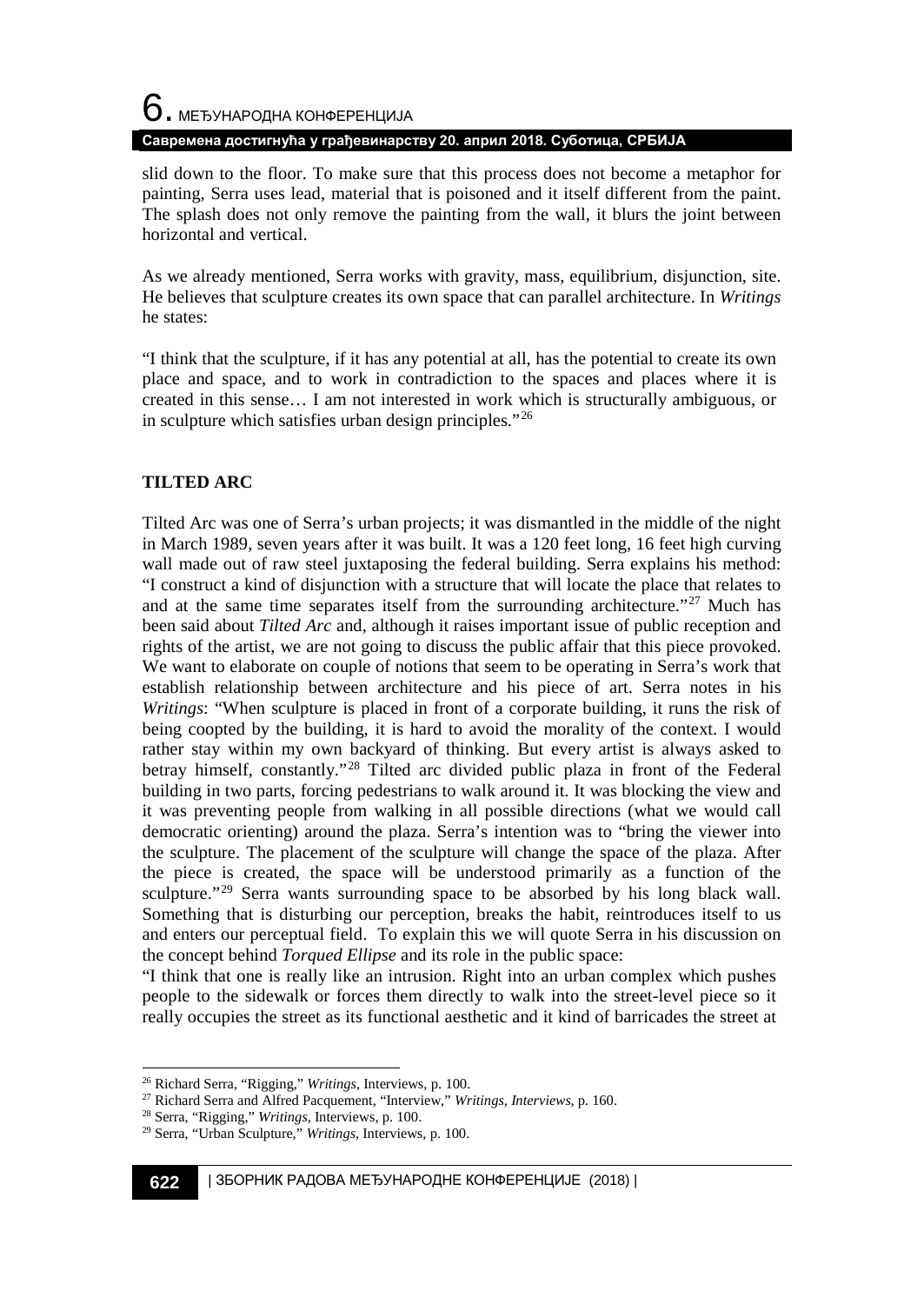**Contemporary achievements in civil engineering 20. April 2018. Subotica, SERBIA**

the same time. So in some sense it's a real intervention within an urban context to take over the street."[30](#page-8-0)

Serra by preventing passers from taking their usual route redefines the space and asks for attention but also contemplation on: why is this piece here. That is how Serra introduces the notion of function of the piece of art and excludes the aesthetic concern. Object as an object does not have any other ambition than to make a comment on human condition and architecture that constitutes the plaza. According to Serra, this is the point, "The viewer becomes aware of himself and of his movement through the plaza. As he moves, the sculpture changes. Contraction and expansion of the sculpture result from the viewer's movement. Step by step the perception not only of the sculpture but of the entire environment changes."[31](#page-8-1) In the comment on the *St. John's Rotary Arc* he explains these changes in perception of the sculpture:

"…see how the upper edge of *St. John's Rotary Arc* seems sometimes to curve towards the sky, sometimes toward the ground, how its concavity is curtailed before the moving spectator discovers a convexity whose end he cannot see, how this convexity is then flattened to the point of becoming a barely rounded wall, until this regularity is suddenly broken and in some way turned inside out like a glove when the spectator ascends a flight of steps."[32](#page-8-2)

So much for the concept: the fragility of the *Tilted Arc* was in its reaction to architecture and public space. What seemed to be the strength of the sculpture turned out to be its most vulnerable point: if art questions contemporary human condition, beholders are still not sensitive to the way Serra's sculpture interprets it, and instead of perceiving the object through movement they see it as an obstacle to their movement. In other words, *Tilted Arc* did not succeed in establishing itself as a piece of art that even for the superficial reasons could be appreciated by the passers by. Whether it is a failure of phenomenological project to communicate with beholder is a matter to discuss somewhere else. But, Serra claims, art is not democratic, it is not its concern to satisfy people. In Serra's work there is always a contradiction operating: on one hand he knows that his sculpture depends on people's participation and openly states: "I'm really interested in the urban capacity,...my pieces need people to fill them out."<sup>[33](#page-8-3)</sup> On the other hand, he does not want to acknowledge importance of the public opinion. And that is perfectly understandable taking into consideration that his art, (as many other 'arts') even when it inhabits public space, is primarily concerned with individual and private performance between beholder and his environment.

#### **CHAPLIN**

The second piece of art we want to discuss here is Chaplin, a 72 tones heavy cube

<span id="page-8-0"></span><sup>30</sup> Interview with Mark Simmons, Se[e http://www.coagula.com/serra.html.](http://www.coagula.com/serra.html) 31 Serra, "Tilted Arc Destroyed," *Writings*, Interviews, p. 194.

<span id="page-8-2"></span><span id="page-8-1"></span><sup>32</sup> Bois, "A Picturesque Stroll around Clara-Clara," p. 66.

<span id="page-8-3"></span><sup>33</sup> Serra, "Urban Sculpture," *Writings*, Interviews, p. 100.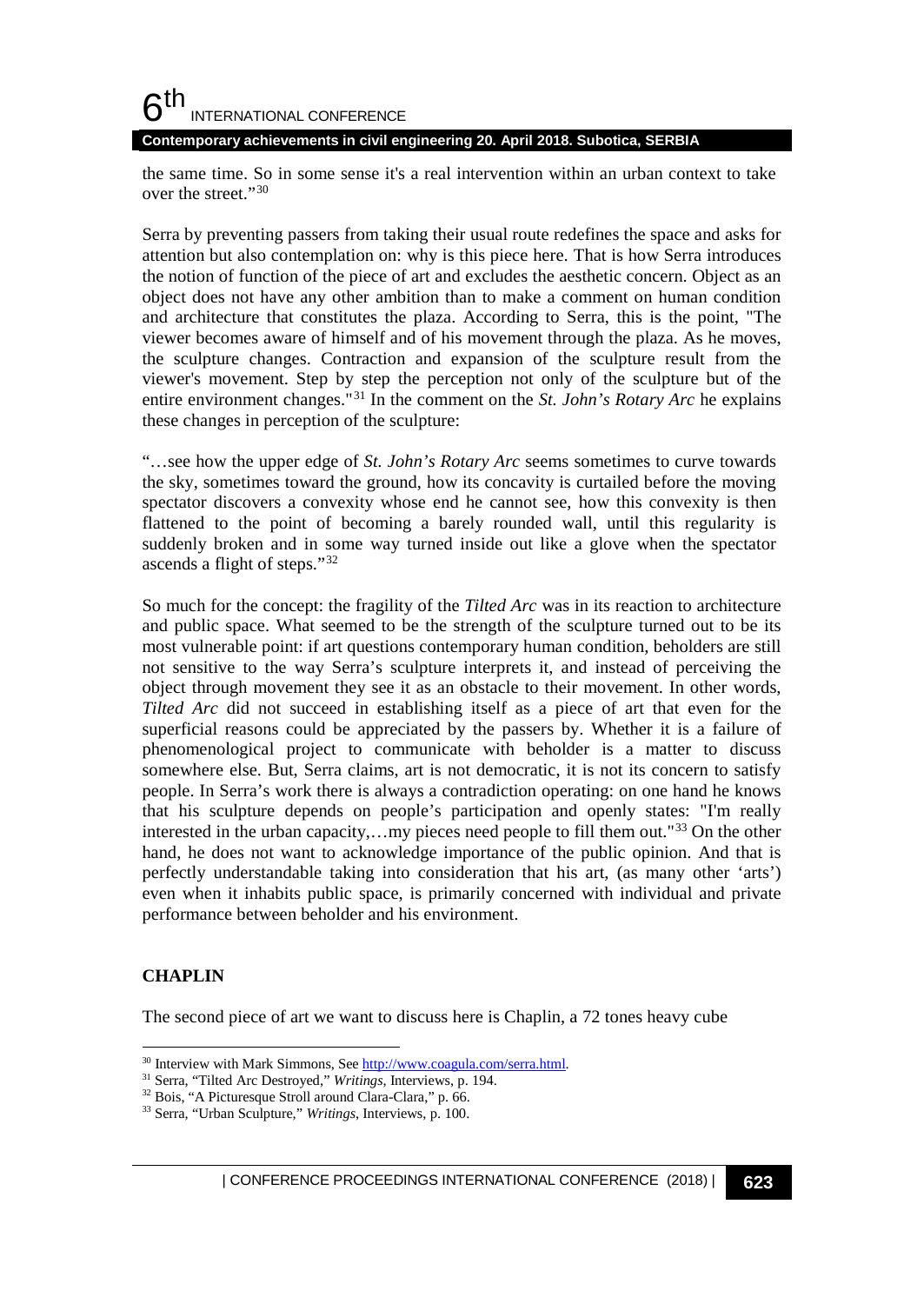# $6$ . међународна конференција

#### **Савремена достигнућа у грађевинарству 20. април 2018. Суботица, СРБИЈА**

inclined 2.5 inches that Serra done in 1977, nine years after Mies van der Rohe's last building, National Galery, was erected. The cube was located in front of the gallery. The pillar had to be put up in the basement of the gallery to support the object above. Serra commented: "They had to reassemble the architecture to hold the piece." But if you take another reading, Serra employed architecture in the most traditional way; it used it to support a piece of art which is the traditional gallery's primary concern. Furthermore, Serra explains his intention: "I wanted to find a way of holding in place the gravitational load, a force, a mass, contrary to the center of the architecture, so that it would contradict the architecture."[34](#page-9-0) The first step is removing the cube from the gallery. Serra's work once again enters into the dialogue with architecture. Instead of sculpture depicting or glorifying an important event, it creates performance not only with the beholder but also with architecture. Serra puts into operation gravity and disruption of horizontality. "The criticism can come into effect only when architectural scale, methods, materials, and procedures are being used."[35](#page-9-1) He juxtaposes his work by using language of the traditional architecture and its dependence on the load and heaviness of the structural system. Paradoxally, Mies was more interested in lightness and sometimes, transparency, than classical heaviness.

Another question is posed by introduction of site-specificity or, as Serra puts it, 'redefinition of the site.' Mies did not see his building as site-specific. Mies did not share the idea that a specific building should have a particular character: "I believe it must exhibit a universal character determined by the global problem which architecture must strive to solve."[36](#page-9-2) To the modernist project of 'non-specific', Serra opposes 'sitespecific.' He places heaviness on the Mies's floating building as if he wants to anchor it in the history. It would be hard to find better companion for Mies's glass box than massive solid steal box. Interestingly enough, Serra is much closer to Mies than he thinks. Mies spent his career exploring possibilities of steel. He was also many times interpreted as the architect of platonic solids, the same way minimal art was discussed as being preoccupied with rigid geometry. Finally, Serra's insistence on the movement and different perceptual sensations caused by sequential viewing of an object is not at all removed from Mies's vocabulary. In his *Writings* Serra claims: "Because a change in the viewer's position provides a change in the sculptural object, the space of the viewer becomes part of the space of the object."[37](#page-9-3)

Serra's preoccupation with movement and 'behavioral spaces' has several roots. He traveled to Japan in 1970 and was much influenced by Japanese Zen Gardens: "The relationship of time, space, walking, and looking—particularly in arcs and circles constitutes the only way you can see certain Japanese gardens."[38](#page-9-4) **In early 70's he got familiar with dancing techniques of Ivonne Rainer. He explains:**

<span id="page-9-3"></span><sup>37</sup> Serra and Eisenman, "Interview," *Writings*, Interviews, p. 146.

<span id="page-9-0"></span> <sup>34</sup> Serra, "Rigging," *Writings*, Interviews, p. 99.

<span id="page-9-1"></span><sup>35</sup> Serra and Eisenman, "Interview," *Writings*, Interviews, p. 146.

<span id="page-9-2"></span><sup>36</sup> Quoted in Ignasi de Sola-Morales Rubio, "Mies Van Der Rohe and Minimalism," ed. Detlef Martins, *The* 

*Presence of Mies* (Princeton: Princeton Architectural Press, 1994), p. 117.

<span id="page-9-4"></span><sup>38</sup> **Cooke,** *Richard Serra: Torqued Ellipses,* **See** 

**http://www.diabeacon.org/exhibis/serra/ellipses/index.html**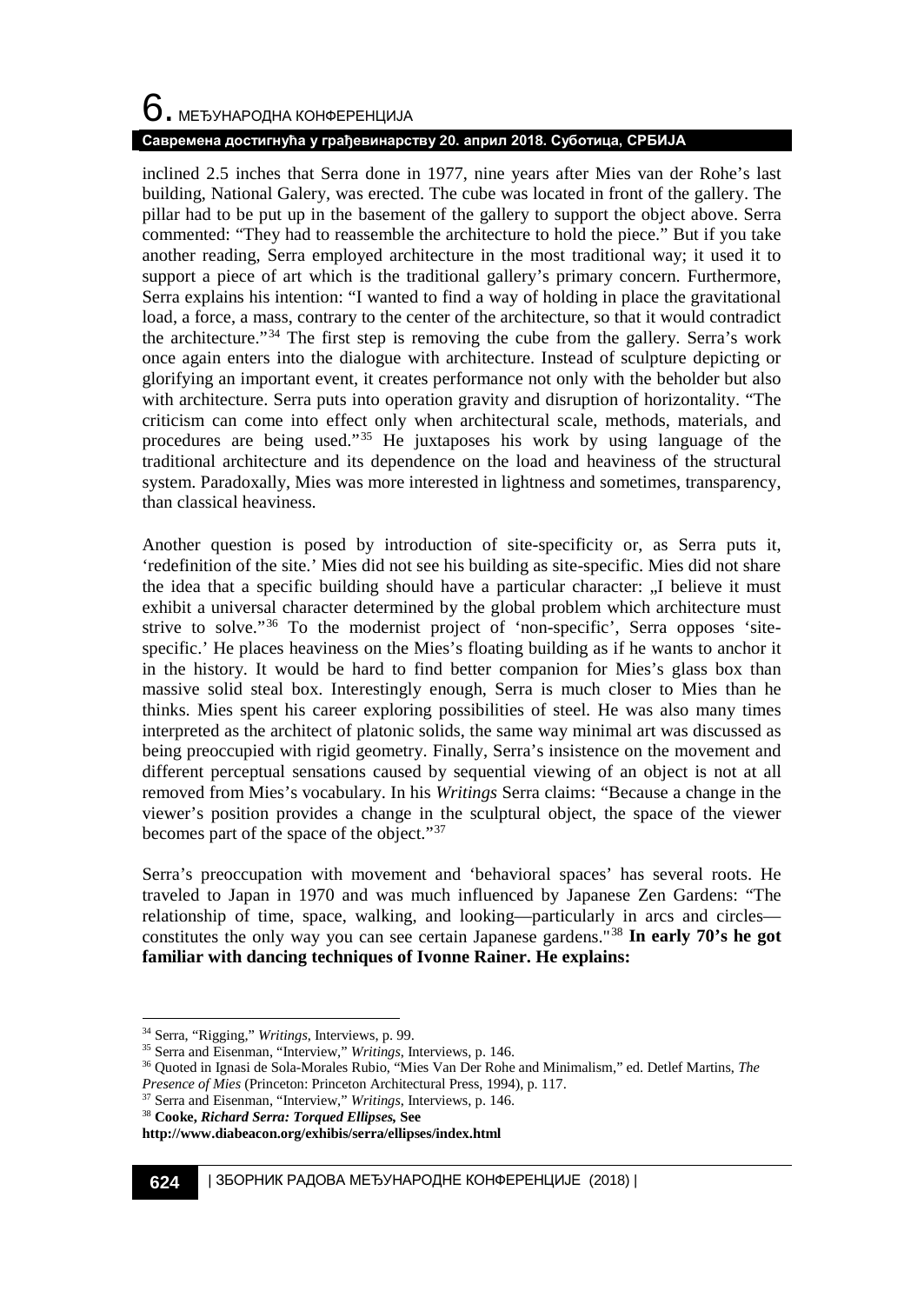#### **Contemporary achievements in civil engineering 20. April 2018. Subotica, SERBIA**

"ways of relating movement to material and space, allowing me to think about sculpture in an open and extended field in a way that is precluded when dealing with sculpture as an autonomous object... I found very important the idea of the body passing through space, and the body's movement not being predicated totally on image or sight or optical awareness, but on physical awareness in relation to space, place, time, movement."[39](#page-10-0)

Yve–Alain Bois quotes Peter Collins as introducing parallax as the key concept in creating the modern space. Bois gives the dictionary meaning of the word: "Parallax, from Greek *parallaxis,* "change" : "the apparent change in the position of an object resulting from the change in the…position from which it is viewed."[40](#page-10-1) In this context, history of the modern space is related to the  $18<sup>th</sup>$  century art of gardens and concept of pointing and negotiating the subject's view in process of movement. With *Chaplin* view is controlled by the object; there is no possibility of grasping the object in its entirety which is, in this case, a critique of a static wall – painting, situation. New readings of Mies's architecture consider the same possible relationship between movement and perception. Ignasi de Sola-Morales Rubio explains:

"In Mies, the realities are, from the very outset, material for the work of architecture, and his calls to understand architecture solely as a building, as *bauen*, are no more than paying of lip-service to a fashionable functionalism, but rather are proof that for creator of the Tugendhaut house, the perceptual conditions established by the materiality of the building are at the very origins of its spiritual signification."<sup>[41](#page-10-2)</sup>

If one forgets for a moment about 'spiritual signification' and focus on 'perceptual conditions established by materiality' in Morales's statement, we will find that Mies's architecture and especially his open plan interiors are examples of the same phenomenological disruption of the duality between body and mind, between what you see and how your body locates itself within environment. However, Mies achieves the effect of 'strolling' as essential for experiencing interior space while Serra is focused on revolving around a single object, situation pretty common for classical sculpture. The principle of parallax is going to become more prominent in his other works such as spirals and torqued ellipses.

Finally, we can find, if we look hard enough, correspondence with architecture in all Serra's urban pieces: architecture is his anchor, something he himself might not agree with. Insistence on site-specificity and involvement with architectural space enables Serra legitimacy to critique architecture. And this relationship is something that belongs to the  $20<sup>th</sup>$  century. The pieces he has been working on in the last decade, torqued ellipses and spirals, once again deconstruct space, this time central and 'maternal' baroque space of Boromini's San Carlo in Rome.[42](#page-10-3) In *Torqued Ellipses* he introduces centerless, directionless space characteristic of late 20<sup>th</sup> and early 21<sup>st</sup> century architecture. He comments on this piece of art:

<span id="page-10-0"></span> <sup>39</sup> Ibid.,

<span id="page-10-1"></span><sup>40</sup> Bois, "A Picturesque Stroll around Clara-Clara," p. 67.

<span id="page-10-2"></span><sup>41</sup> Ignasi de Sola-Morales Rubio, "Mies Van Der Rohe and Minimalism," p. 151.

<span id="page-10-3"></span><sup>&</sup>lt;sup>42</sup> Serra started working with torqued ellipses after his visit to Borromini's San Carlo in Rome. He conceived of taking the cylindrical spatial volume of the nave and torquing it in elevation.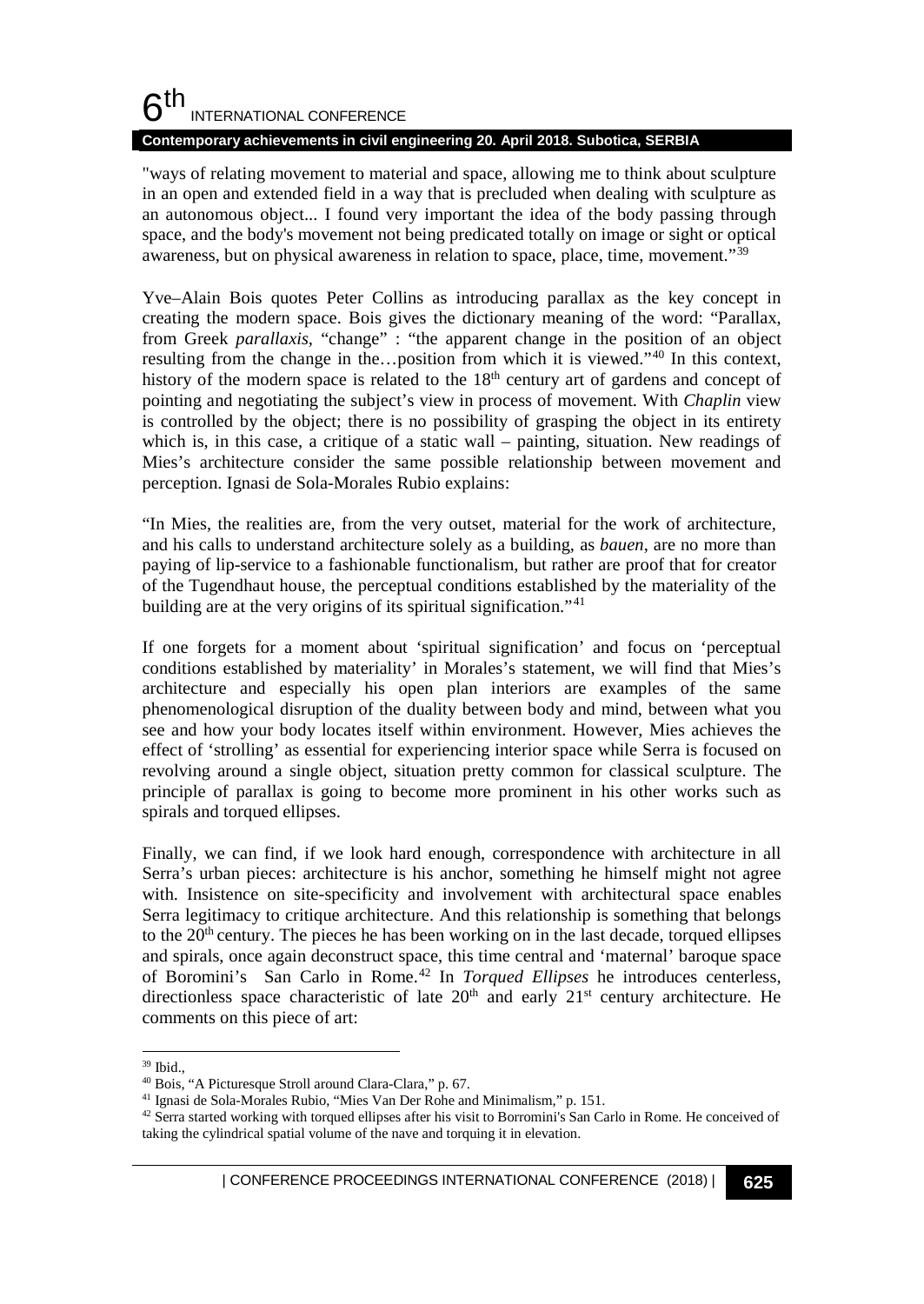"So the whole play between which way—Alice In Wonderland, Hansel and Gretel, or whatever—becomes part of that piece. And what's interesting about that piece for me, it has no ending and no beginning. There's no main access….And it's nonlinear in that sense. It's open to any kind of discourse that you want in terms of walking and looking and involvement. And it gives you certain feedback, psychological or otherwise, that are different in kind."[43](#page-11-0)

Perhaps, in terms of the language they speak, at least in case of Serra, art and architecture were never closer to each other.

#### **REFERENCES**

- [1] Baker, Kenneth, *Minimalism: Art of Circumstance*. New York: Abbeville Press, 1988.
- [2] Battock, Greggory E., ed. *Minimal Art: A Critical Anthology*. Los Angeles: University of California Press, 1968.
- [3] Berger, Maurice, *Minimal Politics: Performativity and Minimalism in Recent American Art.* New York: Distributed Art Publishers, 1997.
- [4] Bertoni, Franco, *Minimalist Architecture*. Berlin: Birkhauser, 2002.
- [5] Foster, Hal, ed., *Discussions in Contemporary Culture – Number One*. Seattle: Bay Press, 1987.
- [6] Foster, Hall, Gordin Hughes, ed. *Richard Serra*. Cambridge MA: MIT Press, 2000.
- [7] Hickey, Dave, *Air Guitar – Essays on Art and Democracy*. New York: Distributed Art Publishers, 1997.
- [8] Ibelings, Hans, *Supermodernism - Architecture in the Age of Globalization*. New York: NAI Publishers, 1995.
- [9] James Meyer, ed. *Minimalism.* London: Phaidon Press Limited, 2000.
- [10]Krauss, Rosalind, *Richard Serra / Scuplture*. New York: The Museum of Modern Art, 1986.
- [11]Martin, Michael Craig, *Minimalism*. Liverpool: Tate Gallery Liverpool, 1989.
- [12]Merleau-Ponty, Maurice, *Phenomenology of Perception.* London: Routledge, 2003.
- [13]Mertins, Detlef, "Open Contours and Other Autonomies." In *Monolithic Architecture*, edited by Rodolfo Machado and Rodolphe el-Khoury, 36-61, Munich: Prestel, 1995.
- [14]Mertins, Detlef, *The Presence of Mies.* Princeton: Princeton Architectural Press, 1994.
- [15]Moryadas, Anita, Alison Morris, ed. *John Pawson: Themes and Projects*. London: Phaidon Press Limited, 2002.
- [16]Savi, Vittorio E., ed. *Less is More.* Barcelona: Collegi d'Arquitectes de Catalunya y ACTAR, 1996.
- [17]Serra, Richard, *Weight and Measure.* Düsseldorf: Richter Verlag, 1993.
- [18]Serra, Richard, *Writings Interviews.* Chicago: Chicago University Press, 1996.

<span id="page-11-0"></span> <sup>43</sup> Interview with art 21. See http://www.pbs.org/art21/artists/serra/